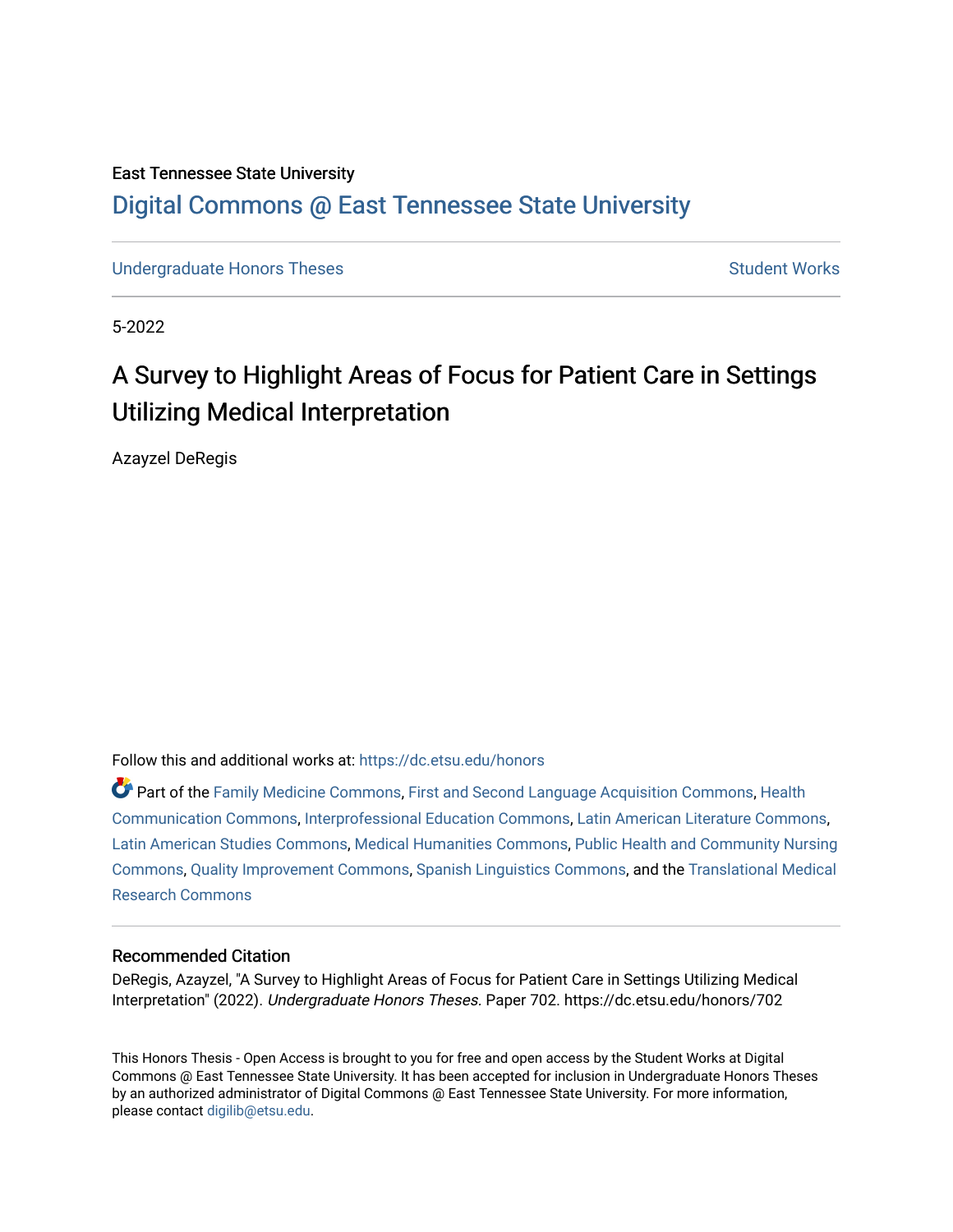### A Survey to Highlight Areas of Focus for Patient Care in Settings Utilizing Medical Interpretation

Thesis submitted in partial fulfillment of Honors

By

Azayzel DeRegis The Honors College University Honors Scholars Program East Tennessee State University

May 2022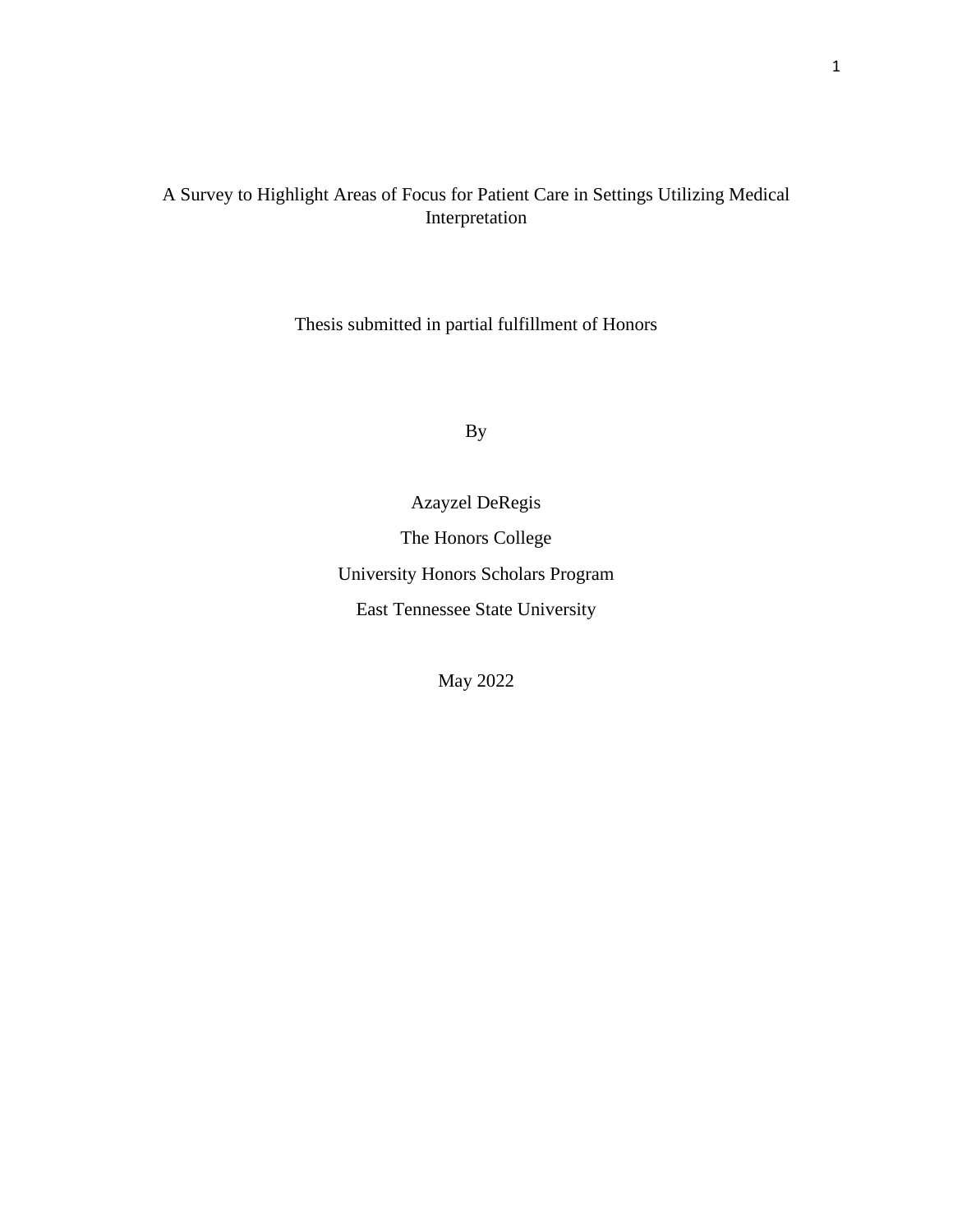### A Survey to Highlight Areas of Focus for Patient Care in Settings Utilizing Medical Interpretation

Thesis submitted in partial fulfillment of Honors

By

Azayzel DeRegis The Honors College University Honors Scholars Program East Tennessee State University

May 2022

Azayzel DeRegis, Author

\_\_\_\_\_\_\_\_\_\_\_\_\_\_\_\_\_\_\_\_\_\_\_\_\_\_\_\_\_\_\_\_\_\_\_\_\_\_\_

\_\_\_\_\_\_\_\_\_\_\_\_\_\_\_\_\_\_\_\_\_\_\_\_\_\_\_\_\_\_\_\_\_\_\_\_\_\_\_

\_\_\_\_\_\_\_\_\_\_\_\_\_\_\_\_\_\_\_\_\_\_\_\_\_\_\_\_\_\_\_\_\_\_\_\_\_\_\_

Felipe Fiuza, Faculty Mentor

David Korfhagen, Faculty Reader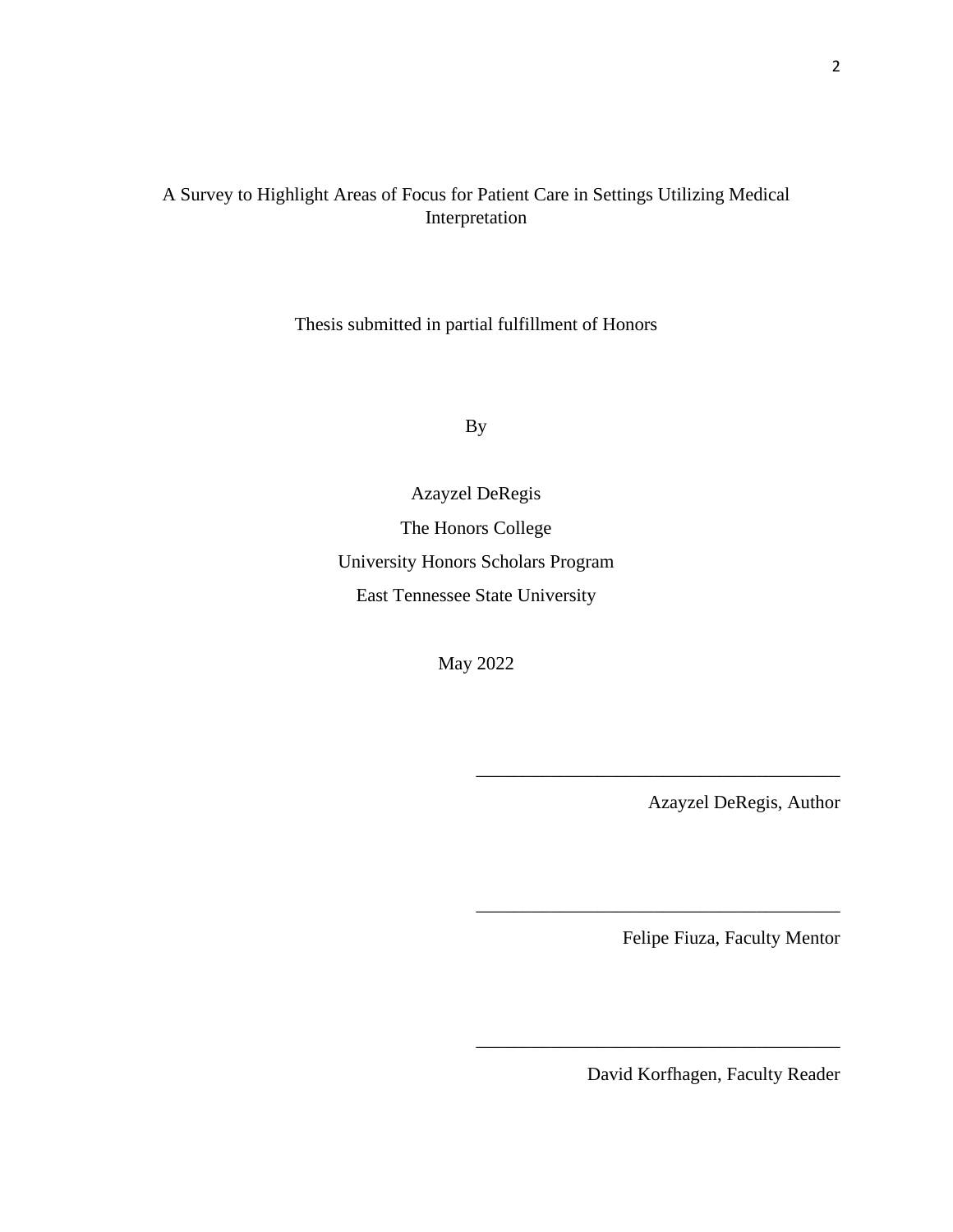#### **Abstract**

This thesis recounts my personal experience working as a volunteer medical interpreter for the Language and Culture Resource Center at East Tennessee State University. The result of my time spent volunteering as a medical interpreter, shadowing professional medical interpreters, and witnessing patient-provider interactions during interpreted sessions was an inspiration to study medical interpretation further and delve into the challenges faced by patients who require medical interpreters. During my time researching this topic, I found that the United States is severely lacking in Spanish medical interpreters—with some healthcare facilities employing no medical interpreters—even though the size of the Hispanic population is on the rise. I also found that the language and cultural barriers to the Hispanic population receiving quality healthcare are a significant reason why the Hispanic population reports a lower satisfaction with U.S. healthcare. Through years of observation and practice, I developed research questions to help guide one in discovering what areas the Hispanic population is least satisfied with in healthcare. To discern what those areas of the greatest dissatisfaction are exactly, this research study manifests in the creation of a survey designed to improve the quality of healthcare received by the Hispanic population of Northeast Tennessee by identifying some of the principal issues faced by the Hispanic population within the U.S. healthcare system. The goal of this thesis is to highlight these issues as areas of focus for healthcare providers when they care for patients specifically in interpreted appointments.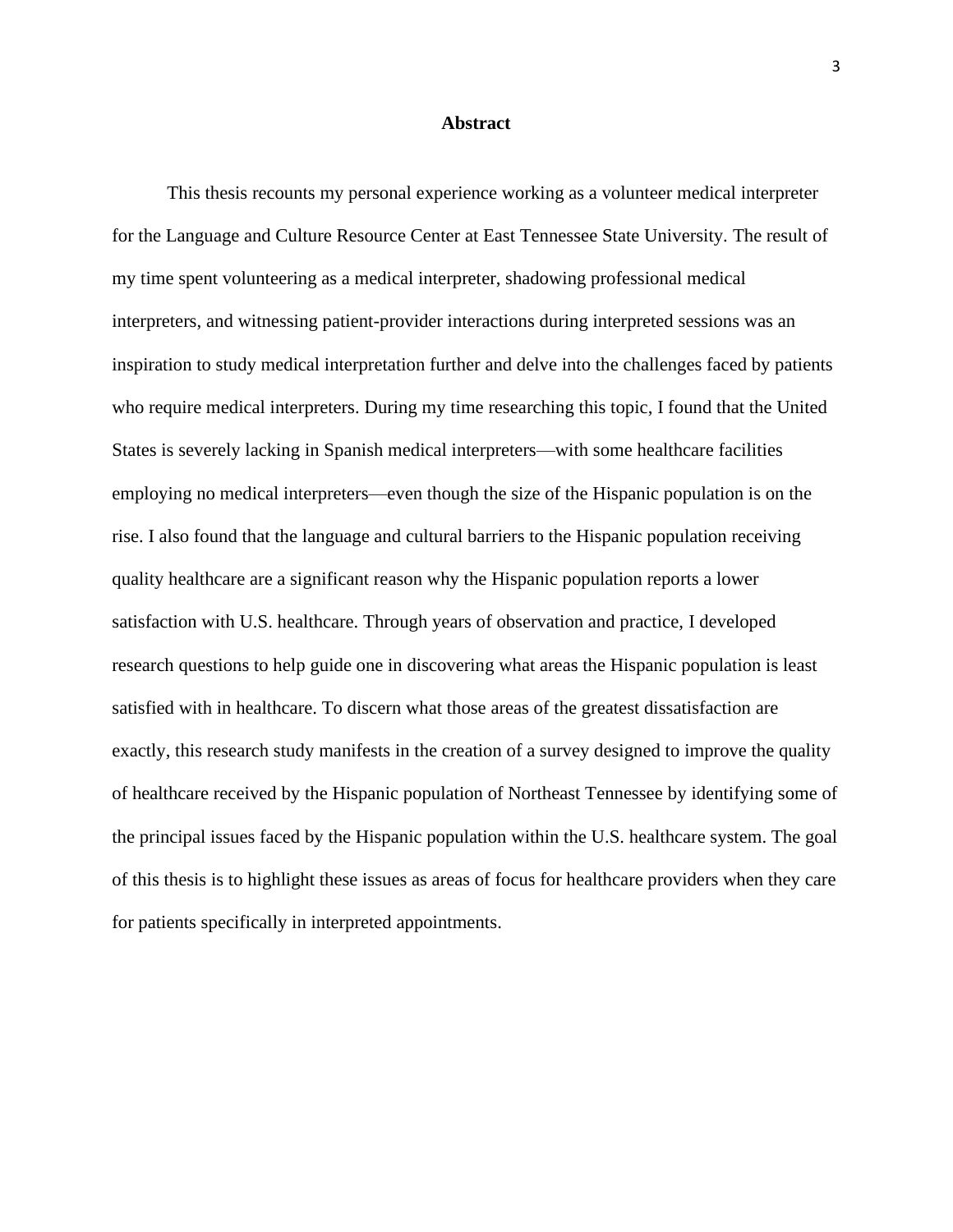#### **Definitions**

**Limited English Proficiency (LEP) Individuals:** Individuals who do not speak English as their primary language and who have a limited ability to read, speak, write, or understand English can be limited English proficient, or "LEP." These individuals may be entitled to language assistance with respect to a particular type of service, benefit, or encounter (Office of Economic Impact and Diversity).

**Interpretation:** The process of oral rendering of one language into a second language and vice versa to facilitate the exchange of communication between two or more persons speaking different languages (Coleman).

**Translation:** The process of a written rendering of one language into a second language and vice versa. Medical translators often need to deal with paperwork and with the more formal side of the medical world (Language Connections, 2019).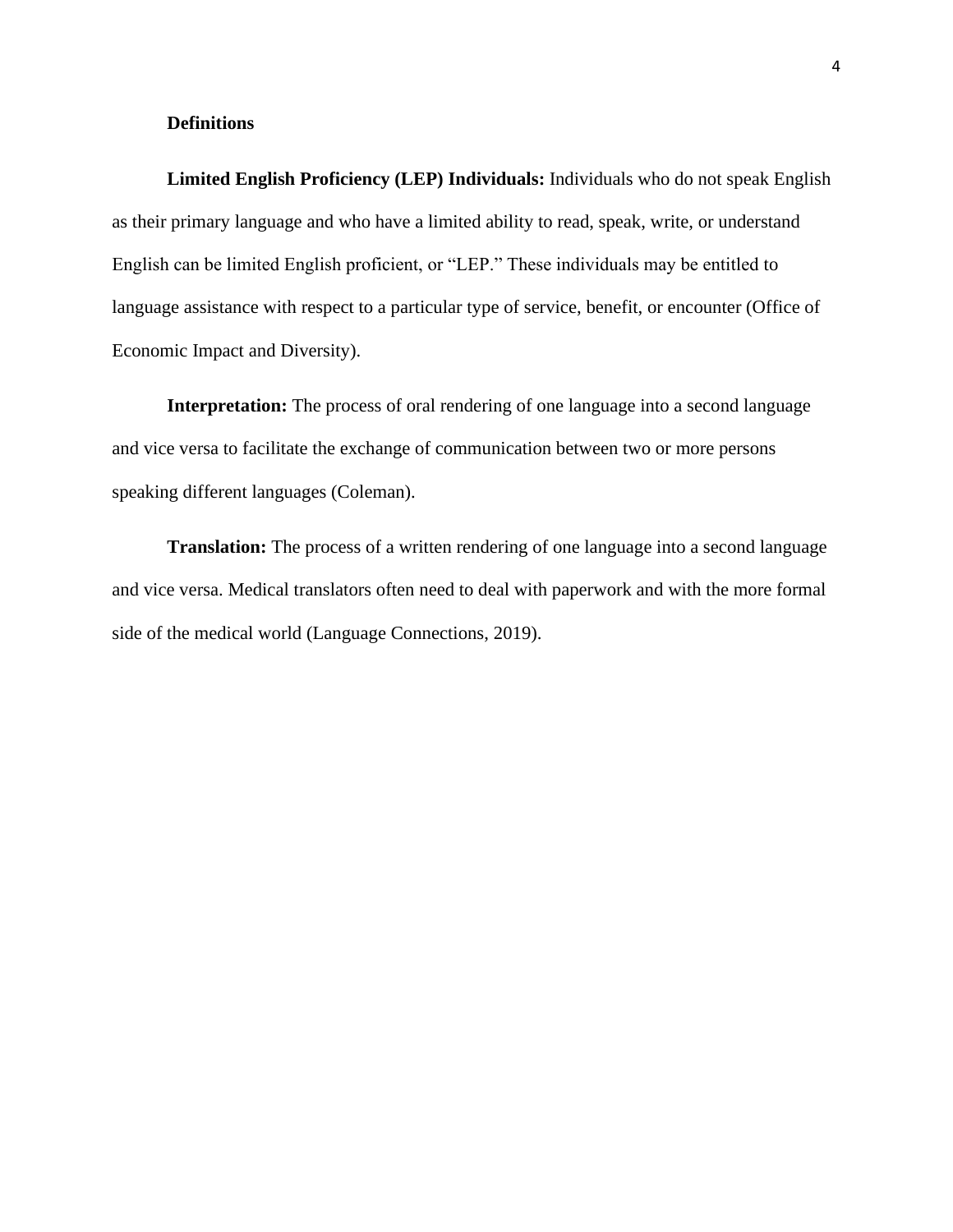#### **Chapter 1**

#### **Introduction**

Since my first Spanish class in the seventh grade, I have always been fascinated by the idea of learning a new language. It was comforting to know that if I failed to grasp the nuances of grammar in my own language, I could simply learn another language and have a brand-new chance at mastering the grammar of that one. Aside from comforting, learning a new language was exciting—everything is new, and through learning a new language one begins to learn about other cultures as well. I remember staying after class with my friends to dance salsa with my Spanish teacher in middle school, or when we would make traditional Hispanic meals or play games to identify the flags of different countries in Latin America. The more Spanish classes I took, the more I learned about different countries, cultures, and the complexities of the language that connects all of these places. I also realized early on how difficult it was to speak and understand a language that I had never spoken before, which I believe inspired in me from the start a cultural sensitivity to and a sprouting understanding of the lives of immigrants who move to another country where they do not yet know the language and thus have to learn it. I knew then that I wanted to one day move to a Spanish-speaking country to fully immerse myself in that perspective and become fluent in the language myself.

It was not until my first year of undergraduate school at East Tennessee State University, however, that I experienced the effects of language barriers out in the world. I had come to college to begin my journey to fluency in Spanish while pursuing an education in medicine. After class one day during my second semester at ETSU, one of my Spanish professors recommended that I travel to a Remote Area Medical (RAM) Clinic to gain some first-hand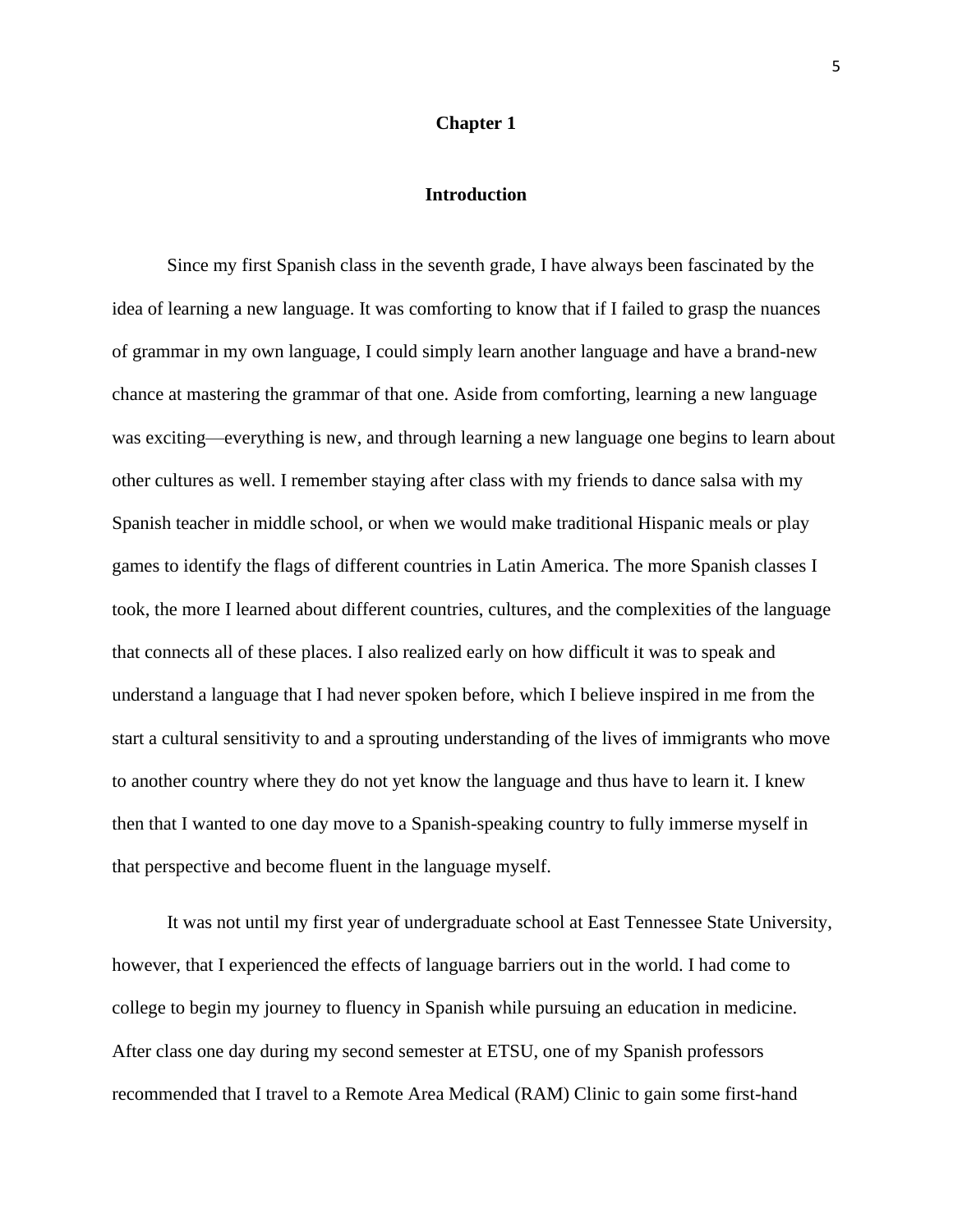experience volunteering in medicine. She explained that the clinic was completely free for patients and provided affordable access to dental, vision, hearing, and primary care appointments for anyone in the rural setting. I learned that some of the students in my honors cohort had planned on volunteering at the same clinic, and some of them were Spanish minors or majors like myself. We all decided to sign up as support for Limited English Proficiency (LEP) Spanishspeaking patients. In no way was I fluent, but I thought I could at least help and that I was better than nothing if the clinic needed a last resort when it came to interpreting for the LEP Spanishspeaking patients. If I was not needed, I would help with set up, take down, and general support. As it turns out, however, I was definitely needed. There were too many LEP Spanish-speaking patients for the small number of ad-hoc interpreters in attendance, so the other interpreters and I did our best to help out where we could. I was not experienced, and I did not know most of the medical terminology, so I would talk around the terminology and explain what the doctor was talking about in very minced Spanish words and the patient would correct me or teach me the proper vocabulary as we progressed through the various appointments. Then at the end I would thank the patient for their patience and perseverance, and I would move on to the next patient where I implemented a lot of the new vocabulary I had just learned from the previous patient. Nothing forces a person to learn faster than being under pressure, which I imagine is why totalimmersion in a different country is the best way to learn that country's language—you are forced to. That first RAM Clinic was my first time seeing the effects of language barriers in the U.S. healthcare system with my own eyes.

After my first RAM Clinic, I began exploring other ways of learning the language: Spanish round table discussions at the public library every Thursday at 7:00 PM, talking with my Spanish-speaking friends and their families in Spanish, and more RAM Clinics to improve my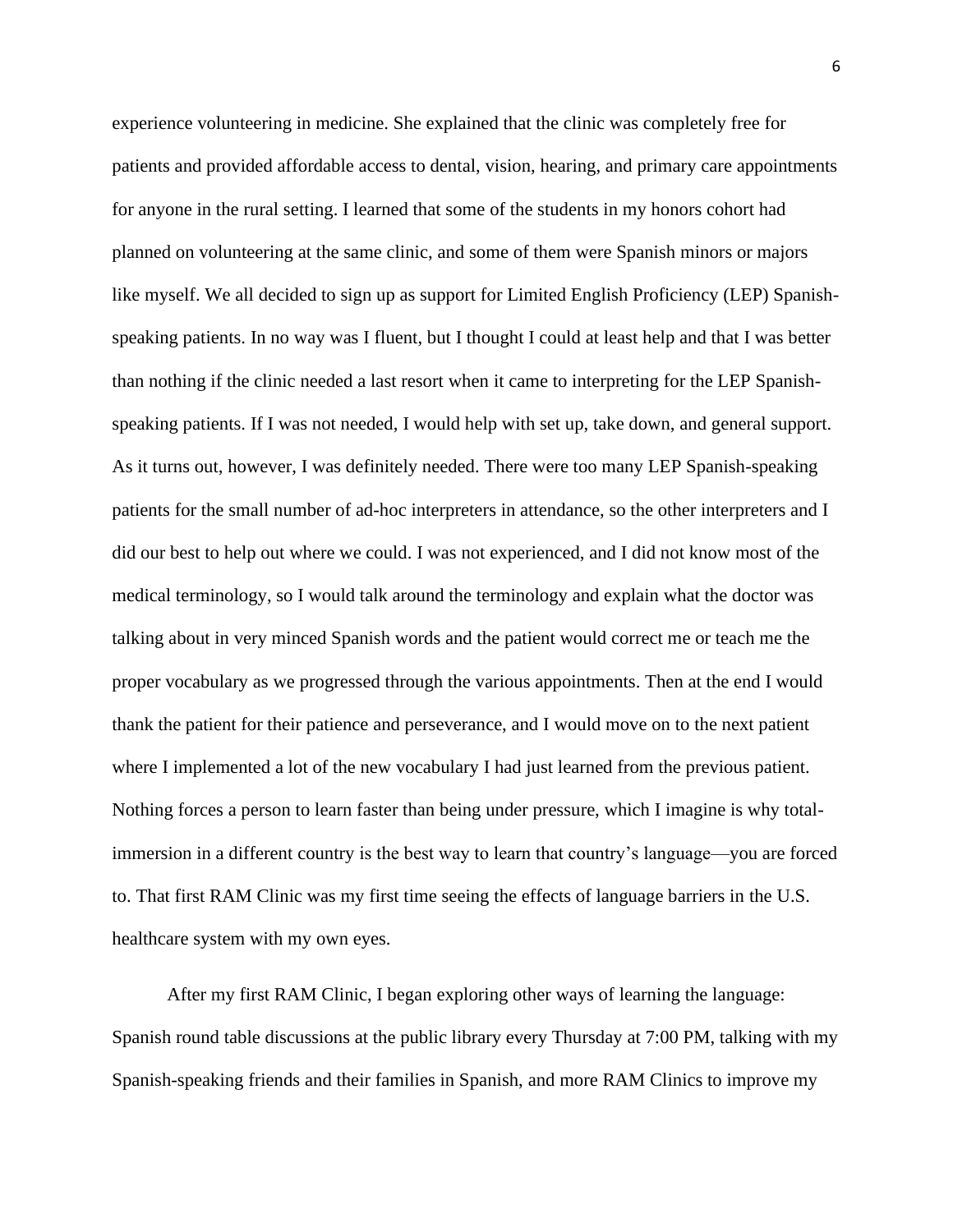medical vocabulary. Now that I had seen the problem of language barriers in healthcare for myself, I decided to pursue a newfound, personal goal to become a great medical interpreter and translator. Around that time was when one of my Spanish professors at ETSU, Liv Detwiler, recommended doing volunteer medical interpretations with the Language and Culture Resource Center (LCRC) on campus. I thought that was a great idea and decided to reach out to them. It was at this time that I was met by my current thesis mentor, Dr. Felipe Fiuza, who invited me to come to the next RAM Clinic with the LCRC and a small team of student interpreters. He also gave me a Spanish-English medical dictionary to study and help with my lack of vocabulary, and while I studied Spanish medical terminology I also researched the need for medical interpreters in the U.S. I was curious to find out more about this issue, and how to get involved. I found that in 2019 the U.S. Hispanic population surpassed 60 million, and accounted for 50% of the nation's growth between 2010 and 2019 even though this group only comprises roughly 18% of the U.S. population (Noe-Bustamante, Lopez, & Krogstad, 2020). That meant the Hispanic population was the fastest growing in the U.S., which is why the need for medical interpreters and culturally competent healthcare was on the rise and still is. There are two reasons for this drastic increase in the Hispanic population in the U.S. The first is because Latinas have the highest birthrate in the country for women of childbearing age, and the second reason is because of the influx of Hispanic immigrants into the U.S. every year (Chong, 2002). With the rapidly growing population becomes ever more pressing the issue of delivering quality healthcare to patients who cannot speak English fluently. After studying up on my vocabulary as well as the statistics of this language barrier issue in healthcare, I was determined to make an impact on at least one patient during the course of this RAM Clinic with the LCRC.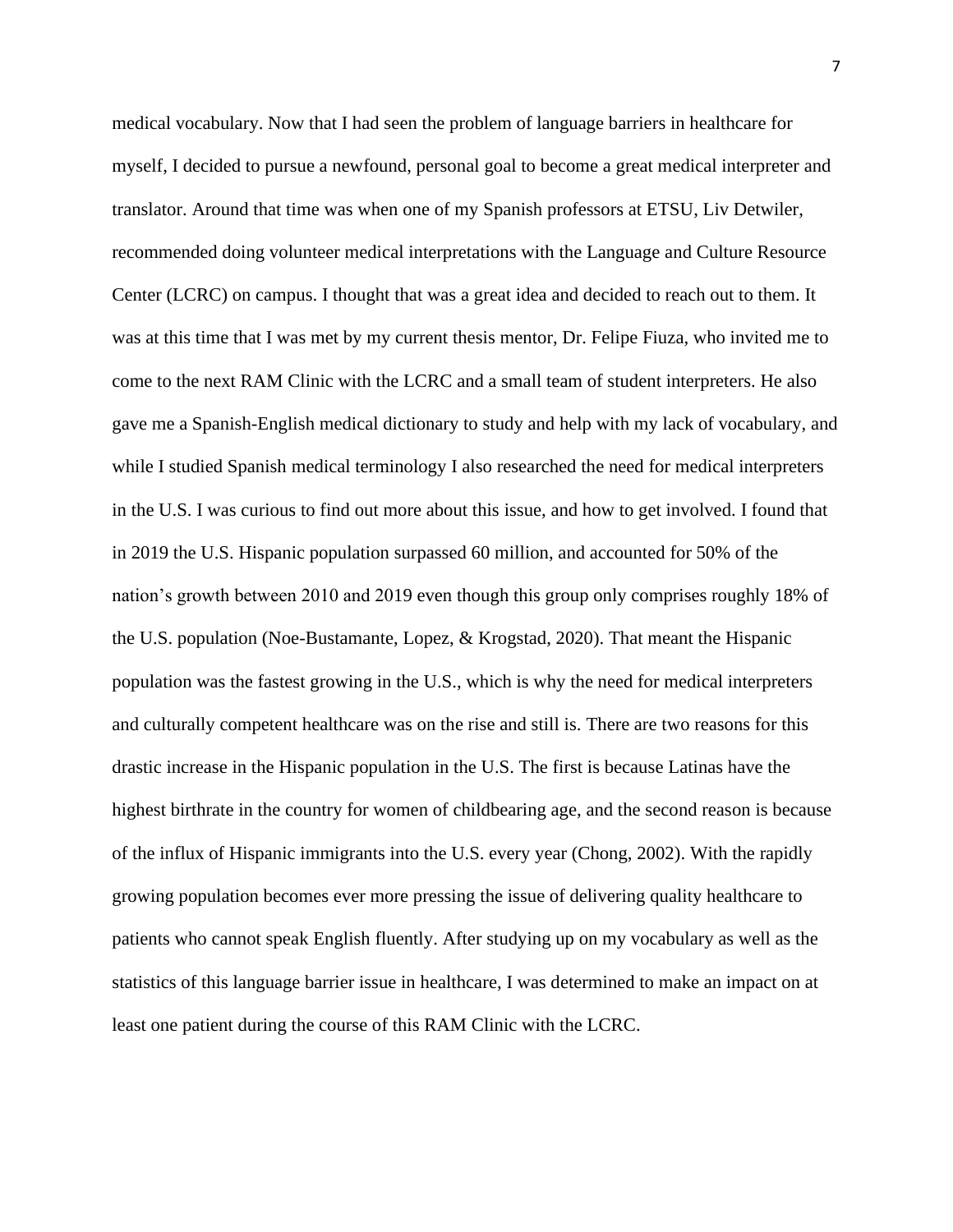The morning of the clinic in November of 2019, I woke up at 4:00 AM to drive to Gray, Tennessee and find my fellow student interpreters. We gathered together and had a small breakfast inside one of the RAM tents before getting started, then we went to the registration desk where patients checked in to listen for any Spanish-speaking patients that came in. Very soon I was one of the few student interpreters left who had yet to be partnered with a patient and travel with them to their different appointments.

"Hola señora, buenos días. ¿Está Ud. aquí para una cita de ojos, oídos, dental…?" Dr. Fiuza was talking to a woman who had just walked into the RAM clinic. She explained that she was there for a checkup and an eye and ear appointment (for the purpose of this narrative, I will refer to this patient as Ms. Ramirez). Dr. Fuiza then pointed to me and told the patient that I would be directing her to all of her appointments today. I greeted the patient and introduced myself and my level of experience, and she introduced herself as Ms. Ramirez and thanked me for interpreting for her because she said it made things a lot easier. I walked Ms. Ramirez through the registration process, asking her questions like "¿Cuál es su dirección?" ("What is your address?"), "¿Cuál es su nombre y apellido?" ("What is your first and last name?"), or "¿La fecha de nacimiento?" ("Date of birth?). She would answer the questions and I would fill out the information on the check-in form. Thus far, everything had gone smoothly, and I thought "I can do this, no problem." Then, after filling out all of the required materials, we went to the next station where patients were being triaged by nurses, and the nurse asked Ms. Ramirez, "What are your symptoms today?" It was a very simple interpretation for me to do in Spanish, but the problem I knew was going to be interpreting Ms. Ramirez's response to this question. I prepared for the most embarrassing job of my life.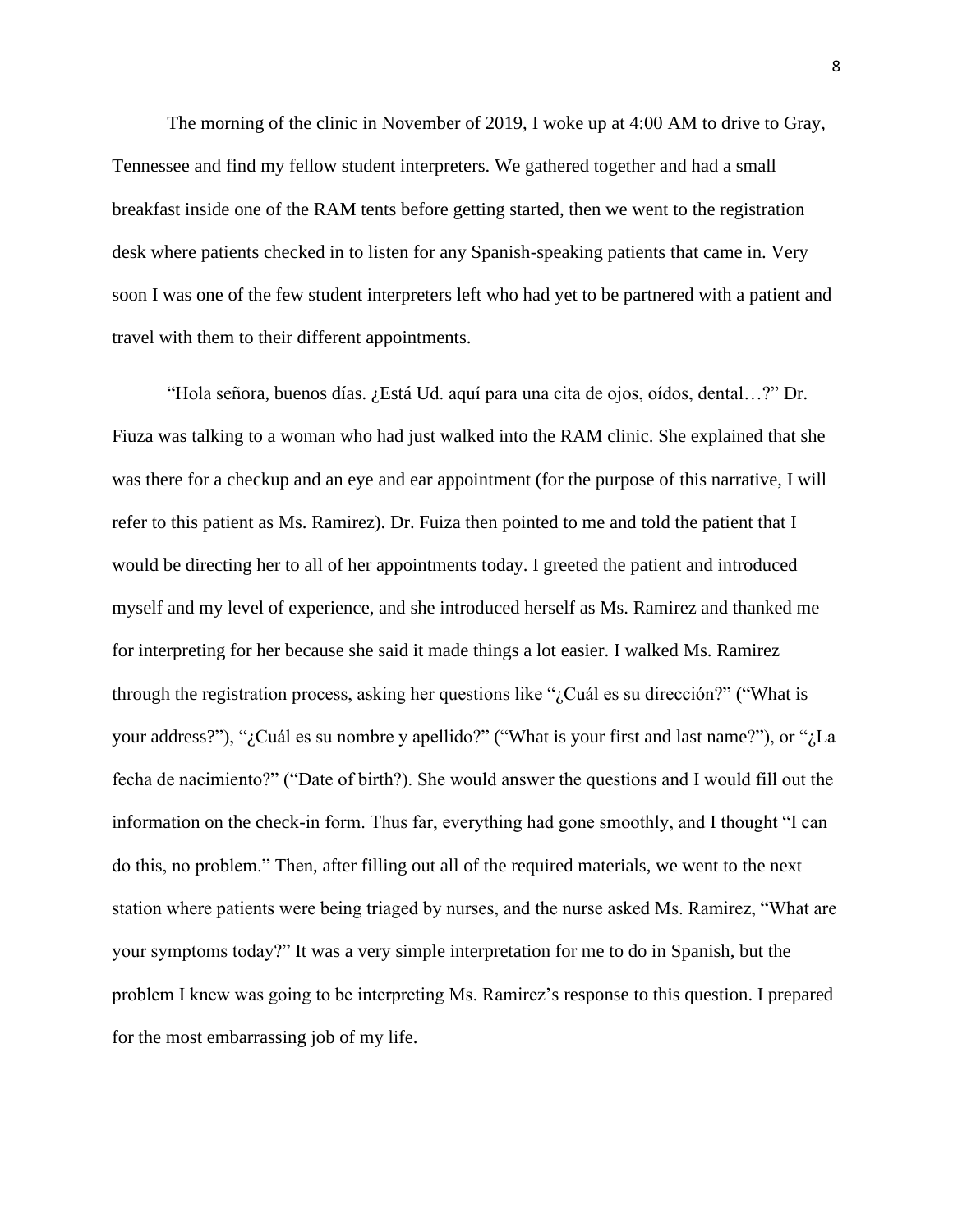Sure enough, Ms. Ramirez' response was long, fast, and included a lot of medical vocabulary that I had never heard before: *carie, gripe, analgésicos, tos*. I thought, "what did I sign up for?" I had to explain to both the nurse and Ms. Ramirez that I did not know of many of the words Ms. Ramirez had just said, and asked Ms. Ramirez if she could explain the words that I did not know so that I could accurately translate for her. "Already off to a horrible start," I thought. Thankfully, Ms. Ramirez was extremely patient with me and explained everything that I had questions about in detail until I understood. Knowing what I know now, I would have told my younger self that he needed to speak in the first person solely as a facilitator of the conversation, and when pausing the conversation to ask questions for myself to also say "Interpreter question" aloud to make it clear that I was then speaking to the patient solely for my own understanding. I would have also told myself back then that I needed to communicate my "interpreter question" mini-conversations to the provider (Association of American Medical Colleges). All of these are now standards of medical interpretation for me—a part of the pillars of accuracy, cultural competency, etc.—but back then I had a limited amount of interpreting experience, and an even more limited amount of medical terminology in Spanish. As we progressed through the triage, I learned that asking about blood glucose levels and blood pressure were best referred to as "el azúcar" or "la presión" for the patient, even though those words were not literally what the nurse had said. I also learned an immense amount of vocabulary in the course of ten minutes, which I then utilized during later appointments when we went to the eye doctor, ear doctor, and the primary care physician. In between appointments, we had time to discuss how the last appointment went, and Ms. Ramirez was direct about correcting me and helping me to improve—a token of her patience and positive attitude that I very much appreciated.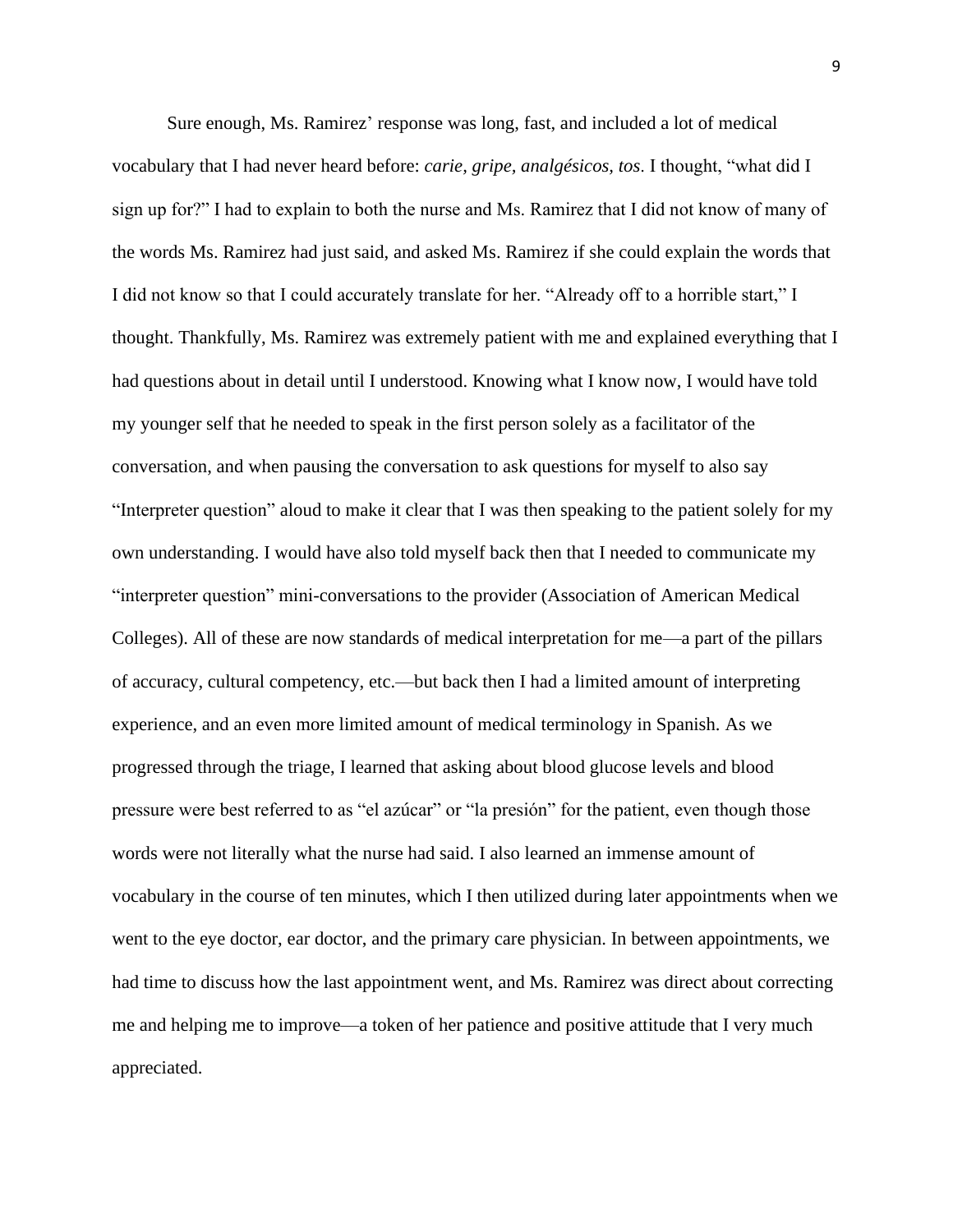Throughout the course of the day, I said goodbye to departing patients and hello to others for whom I would also be interpreting and translating. By the end of the day, I had gained almost eight hours of medical interpretation experience. Although I learned a tremendous amount of information that day, I truly felt less prepared than when I began because I realized exactly how much I did not know. It was time for me to study medical interpretation and memorize vocabulary regularly to improve my skills, and then I would put it into practice.

After the RAM Clinic, I began working for the LCRC for my service-learning hours in the medical interpretation and translation classes I was taking at ETSU. The more experience I gained, the more confident in my abilities I became. In the summer of 2021, I shadowed medical interpreters at a local clinic with a patient population of 60% LEP Spanish-speaking patients. I continued to interpret at RAM Clinics and for the LCRC at various appointments all over Johnson City, TN. With the constant support of the medical interpreters at the clinic and the experience from the RAM Clinics and appointments through the LCRC, I slowly became more equipped to handle medical interpretations. As I progressed, I began to notice some patterns of challenges for the patient, provider, or interpreter in my own medical interpretations that seemed to mirror the patterns I was reading about in either my classes or during my free time when I would research medical interpretation.

In the next chapter, I will discuss these patterns of challenges faced by all three parties providers, LEP Spanish-speaking patients, and the interpreters—pertaining to medical interpretation, and how they can possibly be handled. The challenges I encountered had a great impact on my decision to make the survey that is the result of my experience working in medical interpretation. These challenges were the driving force in the creation of my survey statements and the main reasons why I specifically chose the current survey statements to be included.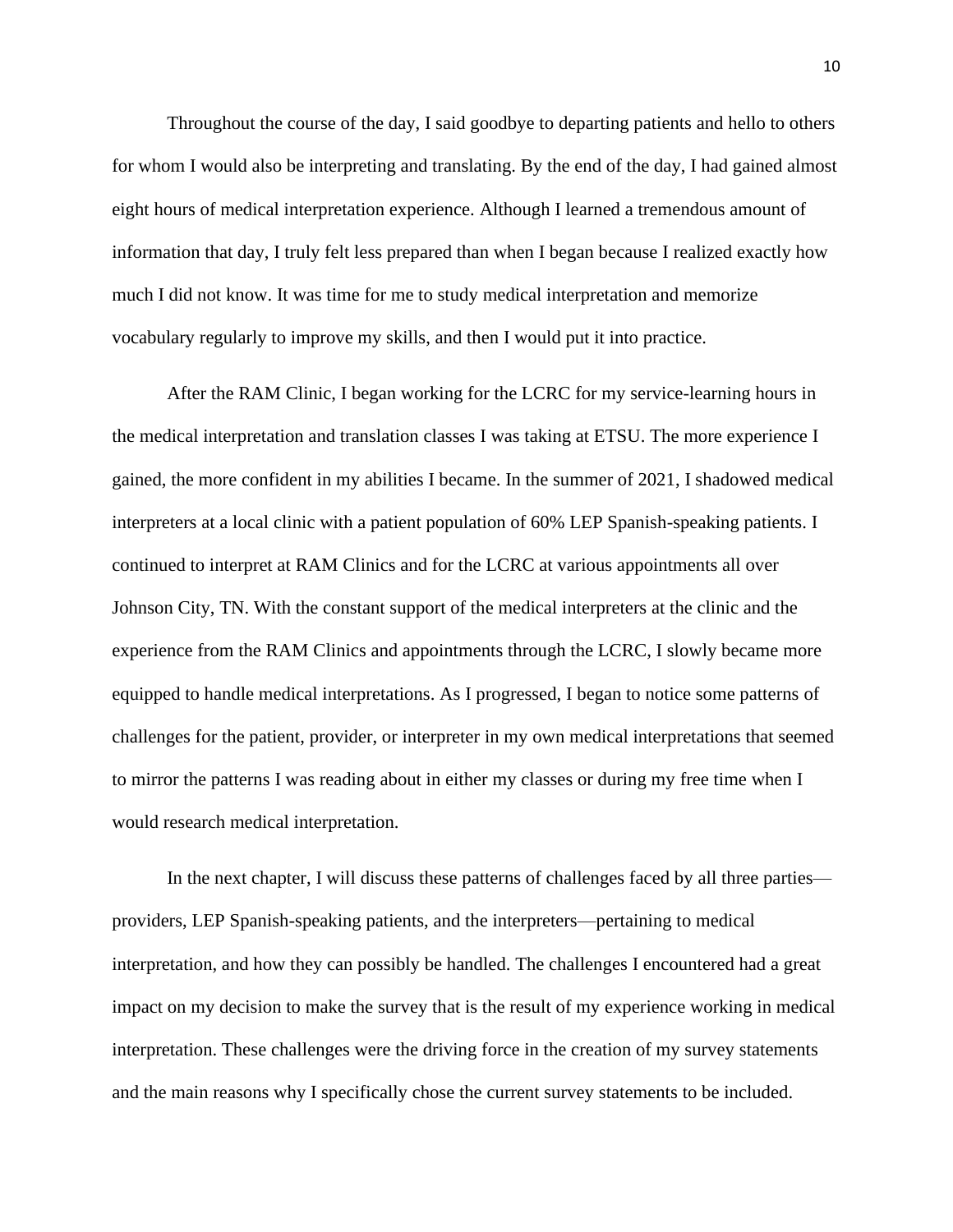Chapter 3 discusses the research methodology that one would employ if they were to conduct the survey, and Chapter 4 will draw connections from the challenges I noticed during my time in medical interpretation to the survey statements directly, and will discuss the statements and recommendations for the research.

#### **Research Questions:**

The following research questions were used to guide this study:

Research Question #1: Are LEP Spanish-speaking patients satisfied with the quality of healthcare they are receiving at the healthcare facility where the research is to be conducted?

Research Question #2: What are the areas within healthcare with which LEP Spanishspeaking patients feel dissatisfied and/or satisfied?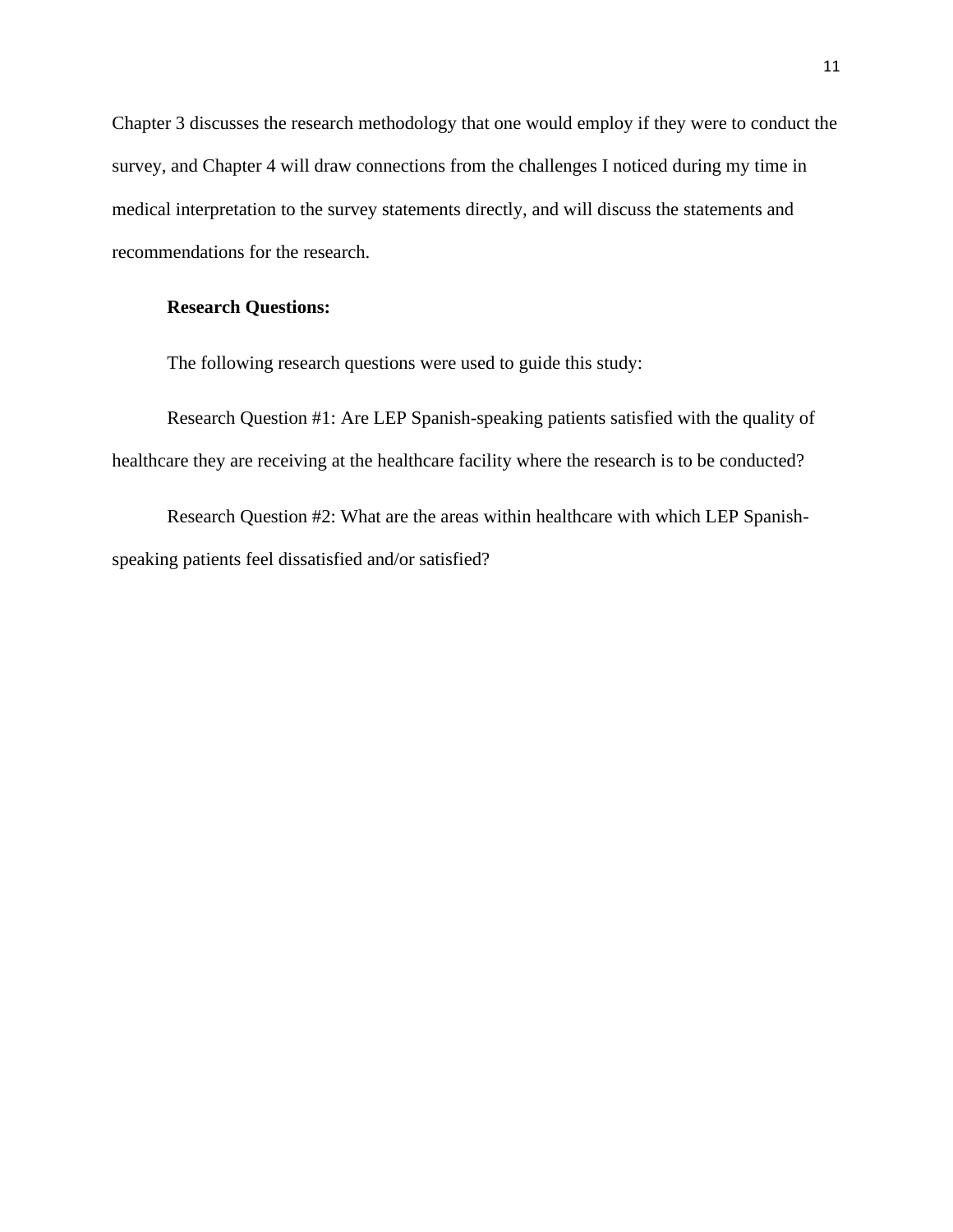#### **Chapter 2**

#### **Challenges and Barriers Faced**

One of the main challenges that I noticed while shadowing the medical interpreters at the local clinic pertains to the natural flow of medical interpretation. Because interpreters cannot suddenly recall entire paragraphs of information to interpret to the patient or provider, both the patient and the provider must speak in short bursts, a few sentences at most. Then the interpreter interprets what was said, and the speaker can continue with another few sentences. This process of talking back and forth through a medium, the interpreter, forces the provider and the patient to keep their language concise and short, especially when the provider may only have a limited amount of time to devote to all the patients to be seen that day. Naturally, this ordered process of communication through the interpreter can cause some loss of communication or potential miscommunication. For example, when I was working as an interpreter I remember when the provider would spend most of the time explaining the patient's condition and the cause of the condition—interspersed with questions from the patient seeking to understand their condition that the provider would have to rush towards the end of the appointment, and important questions that normally would have been asked were skipped or overlooked. The prescriber may have told the patient what they were going to prescribe them, but they did not explain what the medication does, its potential side effects, how it may interact with the patient's other current medications, etc. In medical interpretation, speaking concisely is not always what is best for the patient. I realized that soon after starting medical interpretations through the LCRC and when I was shadowing professional medical interpreters at the clinic.

Another challenge I noticed was faced by the interpreter was how the patient and provider view the interpreter. Medical interpreters are extremely useful in situations where the patient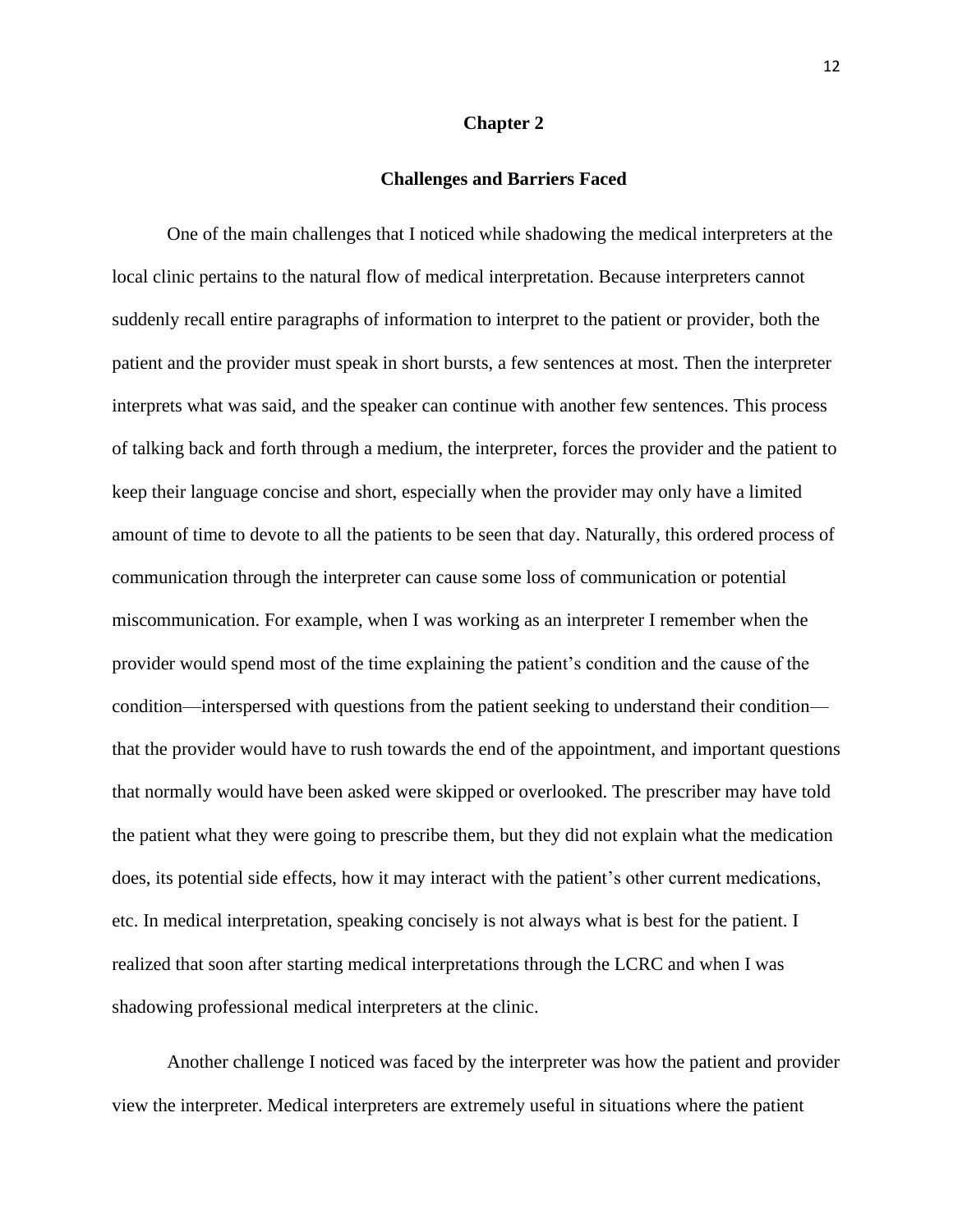does not speak any English. Not only can they interpret for the patient and provider, allowing for communication that otherwise would prove very difficult, but the interpreter also allows the patient to open up and express how they are feeling. The interpreter can express emotions and use body language to convey what both parties are trying to communicate, and can help to clarify discrepancies in communication or when there is confusion due to a cultural barrier. This allows patients to feel more comfortable and at ease. Then they can ask questions and take control of their health, because the interpreter is actively intervening to achieve ethical, effective, culturally-sensitive care (Hsieh & Kramer, 2012). However, the interpreter's ability to help the patient feel comfortable and open up about their health and any questions they may have is impeded when the interpreter is viewed strictly as a tool for communication. This utilitarian view is accompanied with the ethical standard for interpreters: the interpreter-as-conduit view. The interpreter-as-conduit view can become problematic if a provider expects an interpreter to only provide the literal, word-for-word interpretations of what is said, because tensions may arise if the provider suspects that is not what the interpreter is doing. When the provider views the interpreter solely as a conduit for communication instead of a collaborator to provide quality care, communication can become unidirectional, only going from the provider to the patient because the interpreter can no longer intervene and advise the provider appropriately based on their expertise as the interpreter. When the patient views the interpreter solely as a conduit for communication rather than a welcoming member of the healthcare team, the interpreter can start to be seen as a gate-keeper of information, which can also cause tensions to arise. The view of the interpreter strictly as a tool can also be detrimental to communication because the interpreter then becomes provider-proxy, and the emotional work that the interpreter could potentially be performing becomes a tool as well (Hsieh & Kramer, 2012).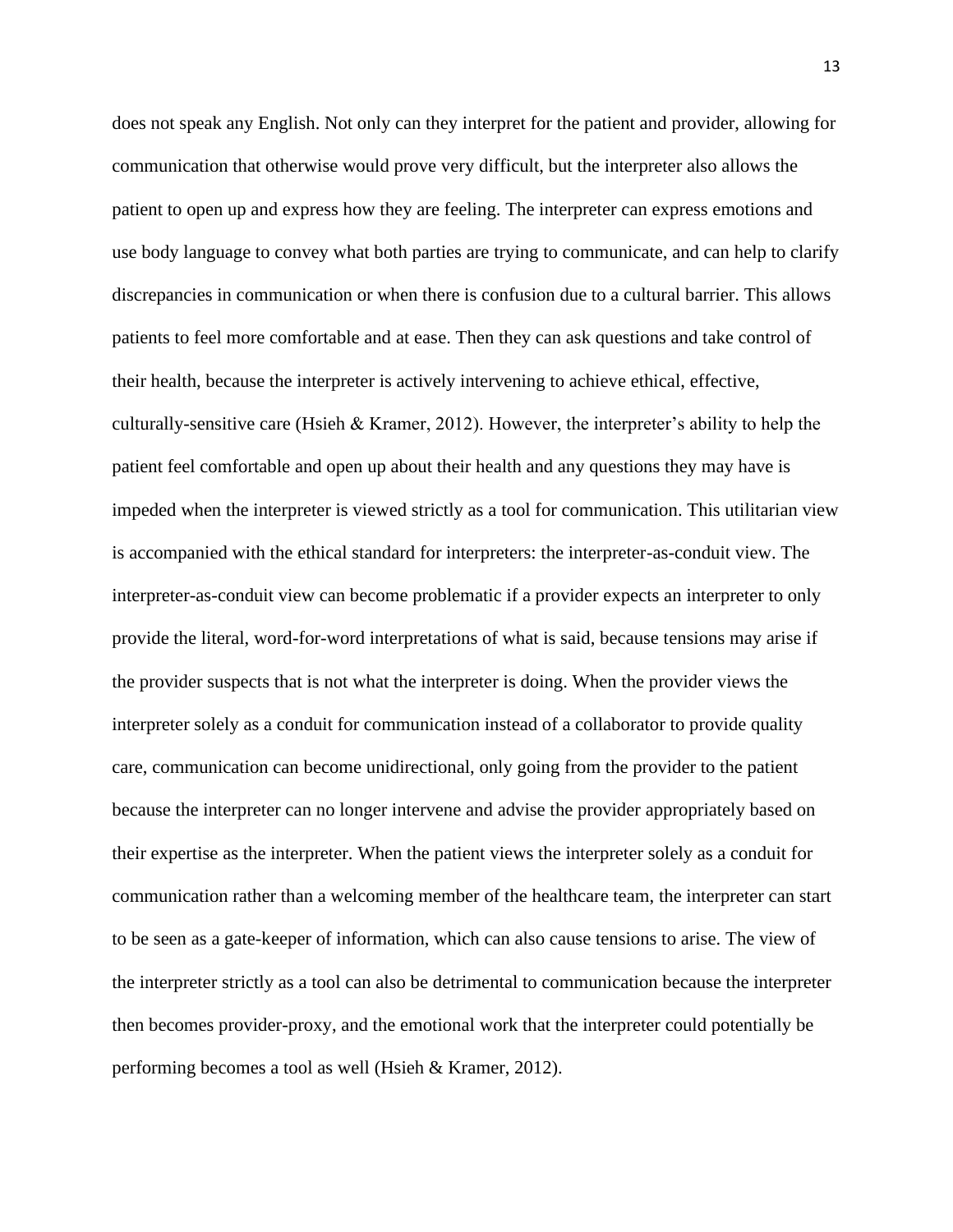Generally, during interpreted appointments the interpreter cannot advise the provider in their area of expertise during the interpretation, but there are many opportunities that present themselves when the provider and interpreter step out of the room. The provider and interpreter can discuss what was said, and the interpreter can advise the provider on certain questions that the patient may not know they should ask, or areas of confusion and concern due to cultural barriers between the provider and patient. For example, certain countries have social stigmas surrounding C-section births, and patients from those countries may not know much about Csections and may be afraid to talk about that option. This may be a potential cultural barrier between the provider, who refers or performs C-sections all the time, and the patient, who cannot fathom undergoing this type of operation. The interpreter can step in and help explain where the barrier lies between the provider and the patient, and can help bridge this gap since the interpreter understands both cultures. Explaining the patient's care while remaining culturally sensitive is paramount to offering the most ethical and effective care possible to patients, a service that many times can only be provided by the interpreter. Thus, it is equally as important not to view the interpreter solely as a tool, because doing such hinders the interpreter from offering their own expertise during appointments and ignores the interpreter's important role in the patient's care as part of the healthcare team.

Ultimately, it was these language and cultural barriers that inspired me to create the specific statements included in the survey. The challenges that came with the natural flow of an interpreted session inspired the statements pertaining to making sure the patient obtains all the necessary information about their care. The challenges that came with cultural barriers inspired the statements relating to making sure the patient feels heard and that their needs have been met. Through positing the survey statements, I hope to identify the root of some of the problems that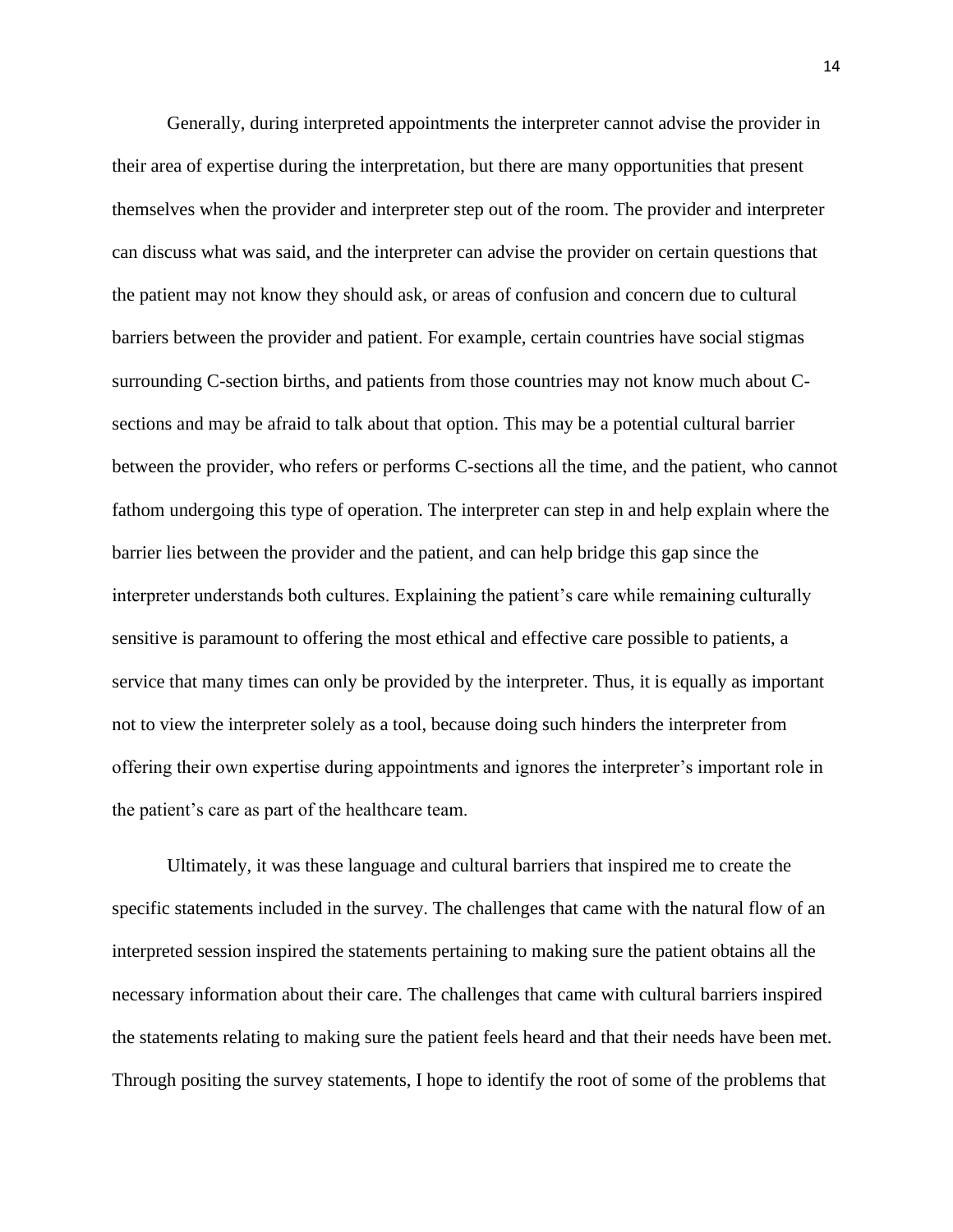arise in U.S. healthcare that cause the Hispanic population to feel less satisfied with the quality of healthcare they receive.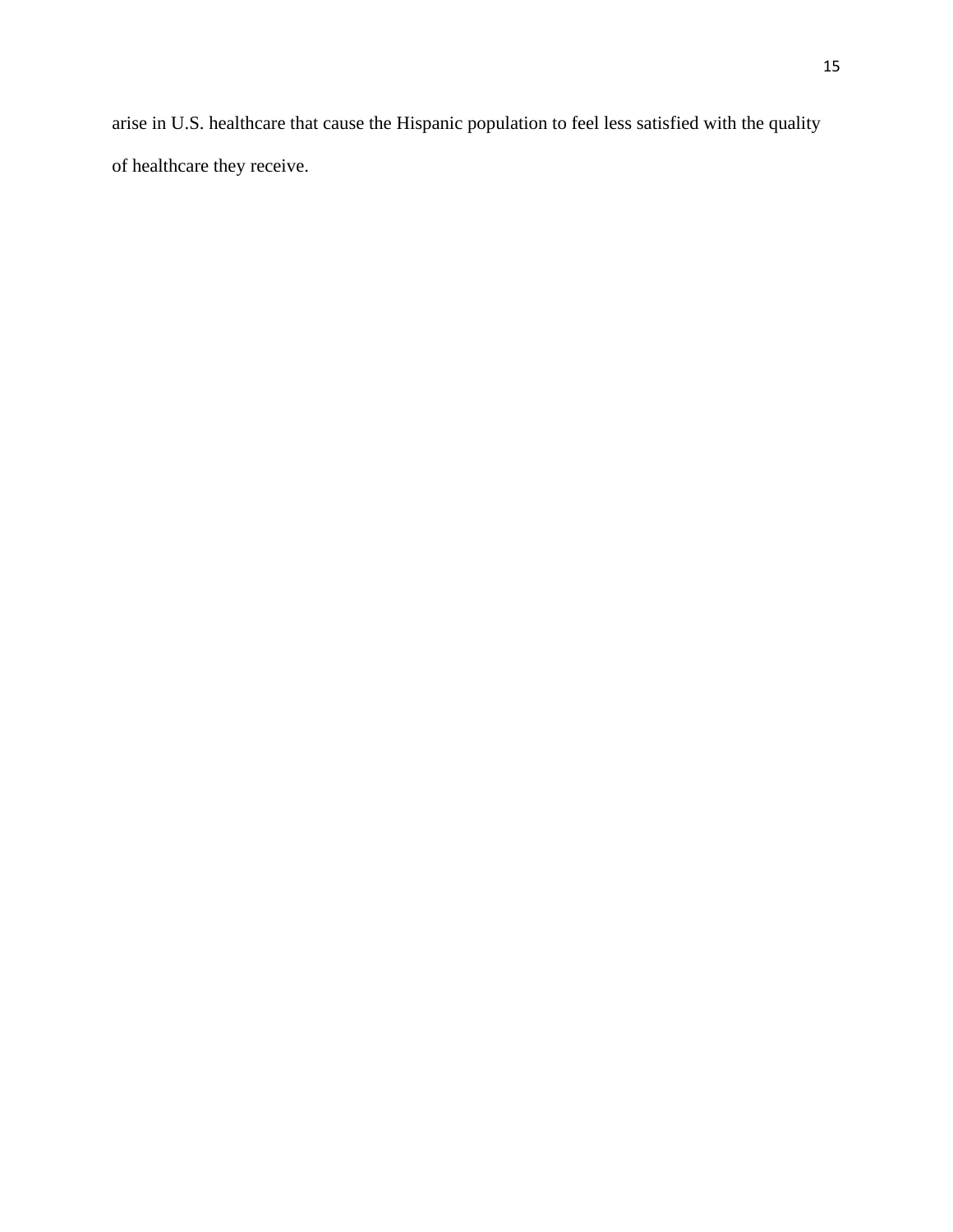#### **Chapter 3**

#### **Research Methodology**

This single-method descriptive study was designed to be conducted to identify areas of focus for healthcare providers caring specifically for Limited English Proficiency, Spanishspeaking patients within the East Tennessee Hispanic population in hopes of improving the quality of healthcare provided to this population.

#### **Population and Sample**

Study participants would be LEP Spanish-speaking patients at a primary care facility in East Tennessee that cares for a large population of LEP Spanish-speakers. Patients would be included in the study whether they are regular patients at this facility or if this is their first appointment. Only patients over the age of eighteen would participate in answering the survey. The researcher conducting the survey would choose dates to go into the clinic and stand at the checkout desk holding the surveys and asking patients if they would like to complete the survey to help with quality improvement of medical care for Spanish-speaking patients at the clinic. When the researcher conducting the survey is not present at the clinic, the survey would be available to take for any patient who had just finished an interpreted appointment. The researcher conducting the survey would then go to the clinic at the end of each week to collect any surveys that patients had completed that week.

#### **Instruments**

The main instrument utilized in this survey would be the patient survey, which would be provided in both English and Spanish so that patients could choose which language they were more comfortable using to complete the survey. Eleven statements would evaluate patients' perceptions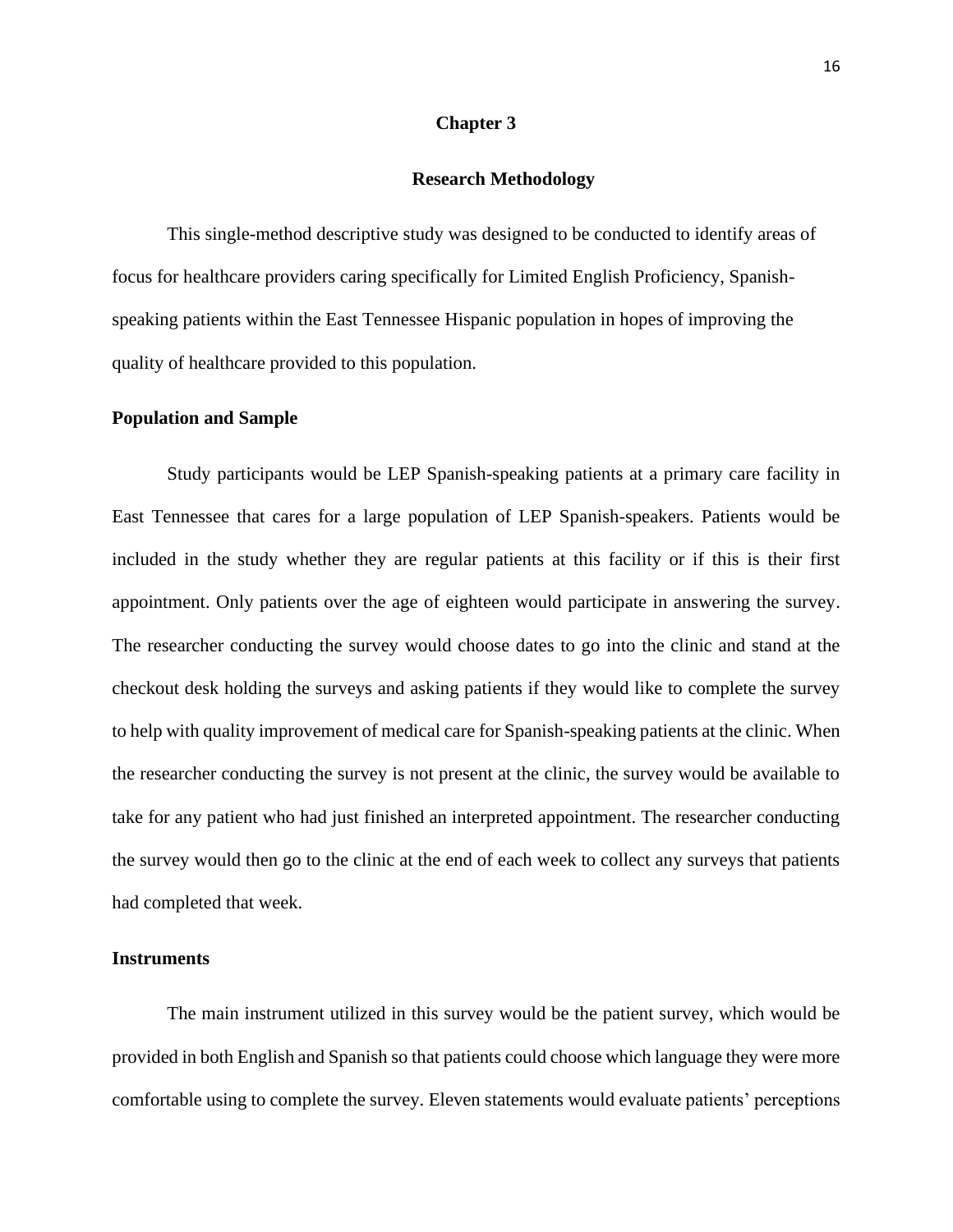of the quality of healthcare they receive, ultimately identifying areas that patients feel were not addressed during their appointments, or were not addressed sufficiently enough for the patient. These statements would be graded on a 4-point Likert scale without a 'neutral' option. This choice was made because not including a 'neutral' option would force participants to provide some answer instead of not answering because they feel they do not have an opinion on the matter. A space is included at the end of the survey as well to allow participants to provide additional clarification, feedback, or anything else that they feel is necessary for the information obtained through the survey.

#### **Data Collection and Analysis**

First and foremost, a primary care facility in East TN with a large population of LEP Spanish-speaking patients would need to be identified and approached to inquire about potentially conducting the survey. Then the researcher conducting the survey would need to obtain permission and approval to conduct the survey from the facility and the university's Institutional Review Board. Once these requirements are met, the researcher can then approach the facility to begin conducting the survey and approaching patients checking out after interpreted appointments. The researcher would explain the purpose and the methodology of the research study either in Spanish or English, depending on which language the patient is most comfortable with. The research would be conducted over the course of two months of practice, and the facility staff would distribute these surveys and any accompanying consent forms to all LEP Spanish-speaking patients checking out of interpreted appointments. Interpreters at the facility could also be approached to explain the survey and its purpose, and asked if they could provide their LEP Spanish-speaking patients with the survey after they finish an interpreted appointment. The surveys and consent forms, once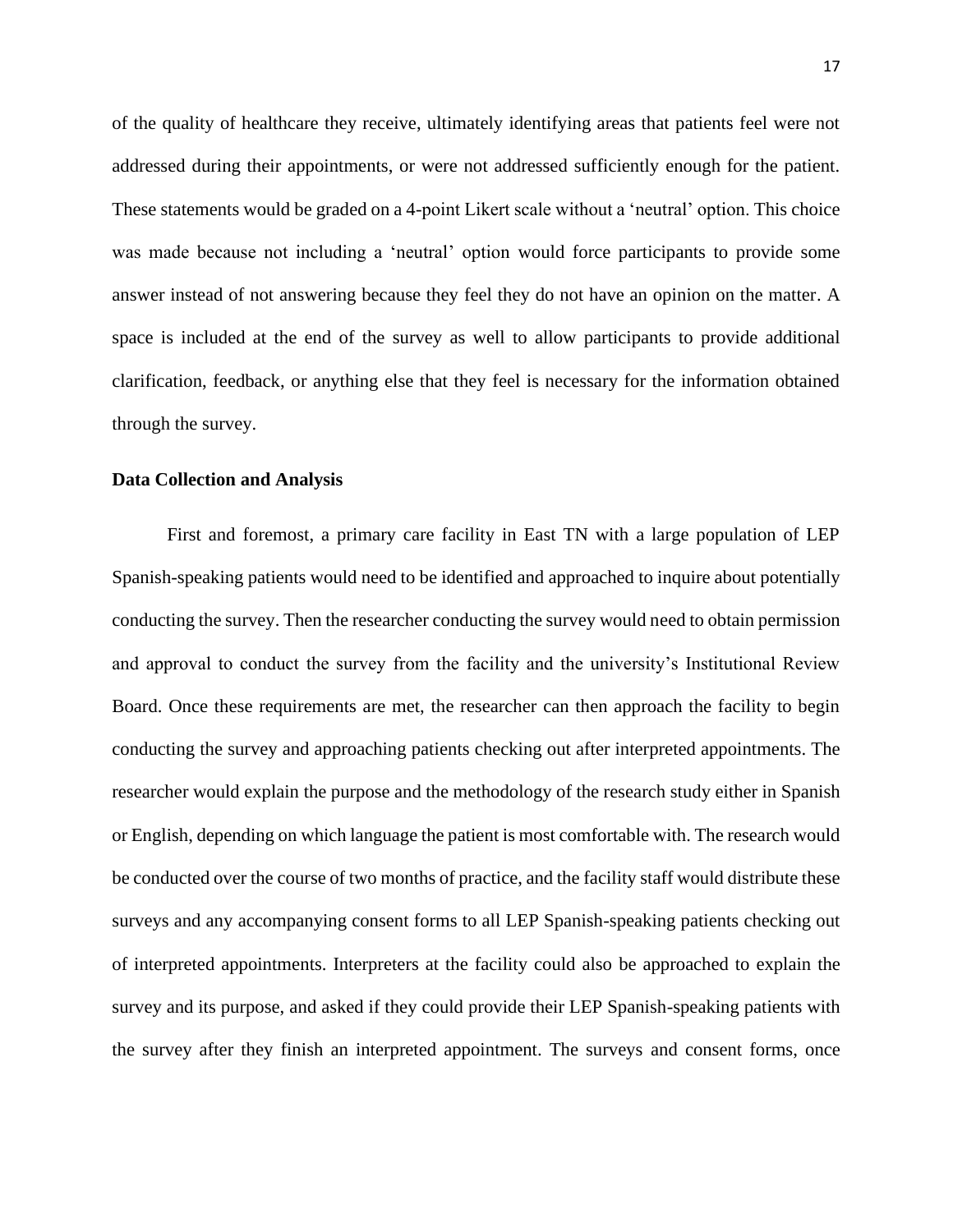completed, would be kept in a safe location to protect the privacy and anonymity of any patients who elected to take the survey.

Data from the patient surveys would be analyzed utilizing a statistical software to provide descriptive analysis, including but not limited to frequencies of answers, measures of central tendency, standard deviations, variances, and graphs to answer the research questions, "are LEP Spanish-speaking patients satisfied with the quality of healthcare they are receiving at this healthcare facility?" and "what are the main areas of medical practice that need to be emphasized and explicitly asked about during interpreted appointments with LEP Spanish-speaking patients at this healthcare facility?" A chart would be provided to help answer these questions by categorizing individual results for each survey statement, showing the means, standard deviations, frequencies, and central tendencies each in their own respective columns. Then the variance and statistical significance of any significant findings would be discussed underneath the chart.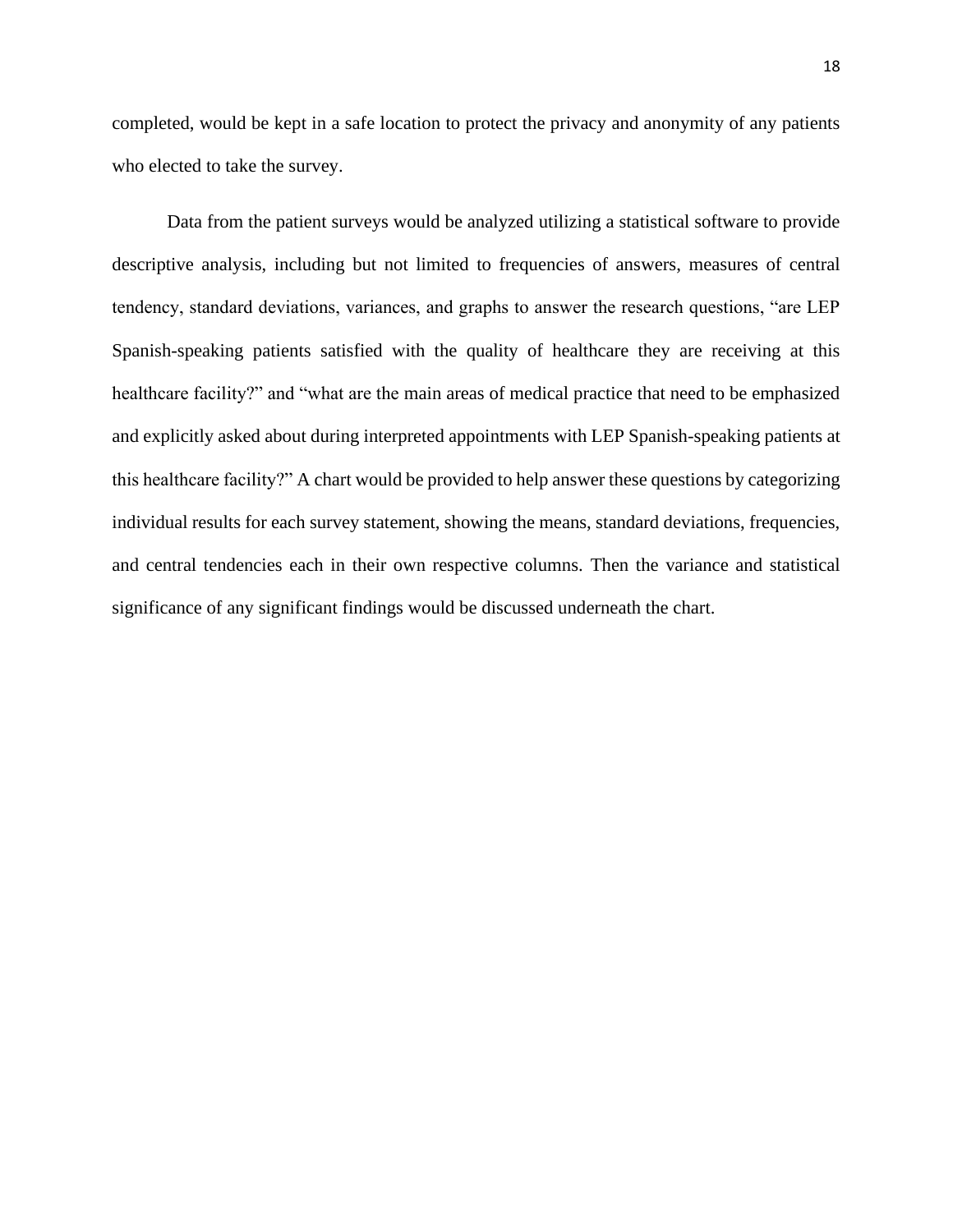#### **Chapter 4**

#### **Discussion and Recommendations**

The ultimate goal of this research would be to understand what exactly are the areas in U.S. healthcare with which LEP Spanish-speaking patients are the most dissatisfied, which would allow us to then understand which areas to focus on during interpreted appointments. These areas could include critical information that is lost due to the natural flow of how an interpreted session is conducted and the limited amount of time available to devote to every patient, or they could be focused on the cultural barriers preventing providers from providing the most ethical and effective care for a patient, for example.

When I am a patient, even as a native English speaker, I sometimes struggle with being informed of all of the potential side effects of my medications by my doctor. Once I go to the pharmacy to pick up my new prescription, the pharmacist will often tell me what some of the side effects are, and at that moment I decide that this specific medication is not for me. The medication also might be very expensive, depending on whether or not I as the patient have insurance, and whether or not my insurance prefers that medication over another similar one. If I struggle to learn all of these important details about my health and the healthcare I am receiving as a native English speaker, "I can only imagine how difficult this process must be for someone who is not a native English speaker and has limited English proficiency," I thought during the beginning stages of this research. This is why many of the statements in the survey pertain to medications—ensuring that patients know the strengths, effects, interactions, and reasons for their medications. These are all areas of information that are critical to patient care yet can be overlooked even during appointments entirely in English. In interpreted sessions, this problem may be exacerbated simply due to the natural flow of how an interpreted session is conducted,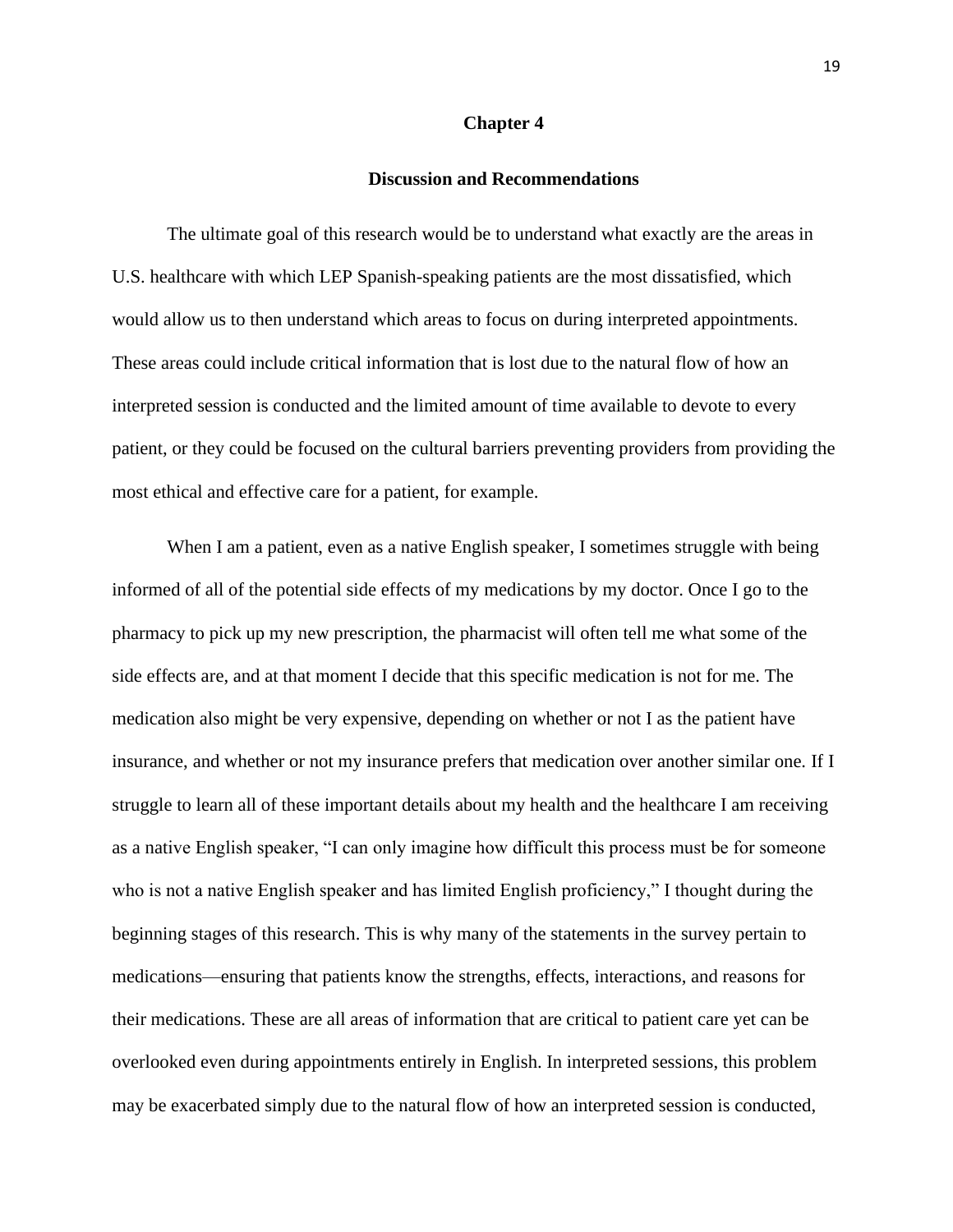which is why it is important that this survey highlights these issues faced by the Hispanic population. Once these issues are highlighted, they can be focused on specifically during interpreted sessions to make sure Hispanic patients are receiving the same quality of healthcare as any other patient, whether they have limited English proficiency or not.

The other main issue I focused on when creating the survey was cultural barriers impeding the communication process for the patient and provider. This is where statements 9-12 in the survey come into play. They will address concerns or questions that patients often feel are neglected or completely forgotten about. If patients have a specific concern or a cultural barrier that they wish to discuss, statement 12 provides a space where patients can list any clarifying details for other statements, or explain more in depth their questions or concerns.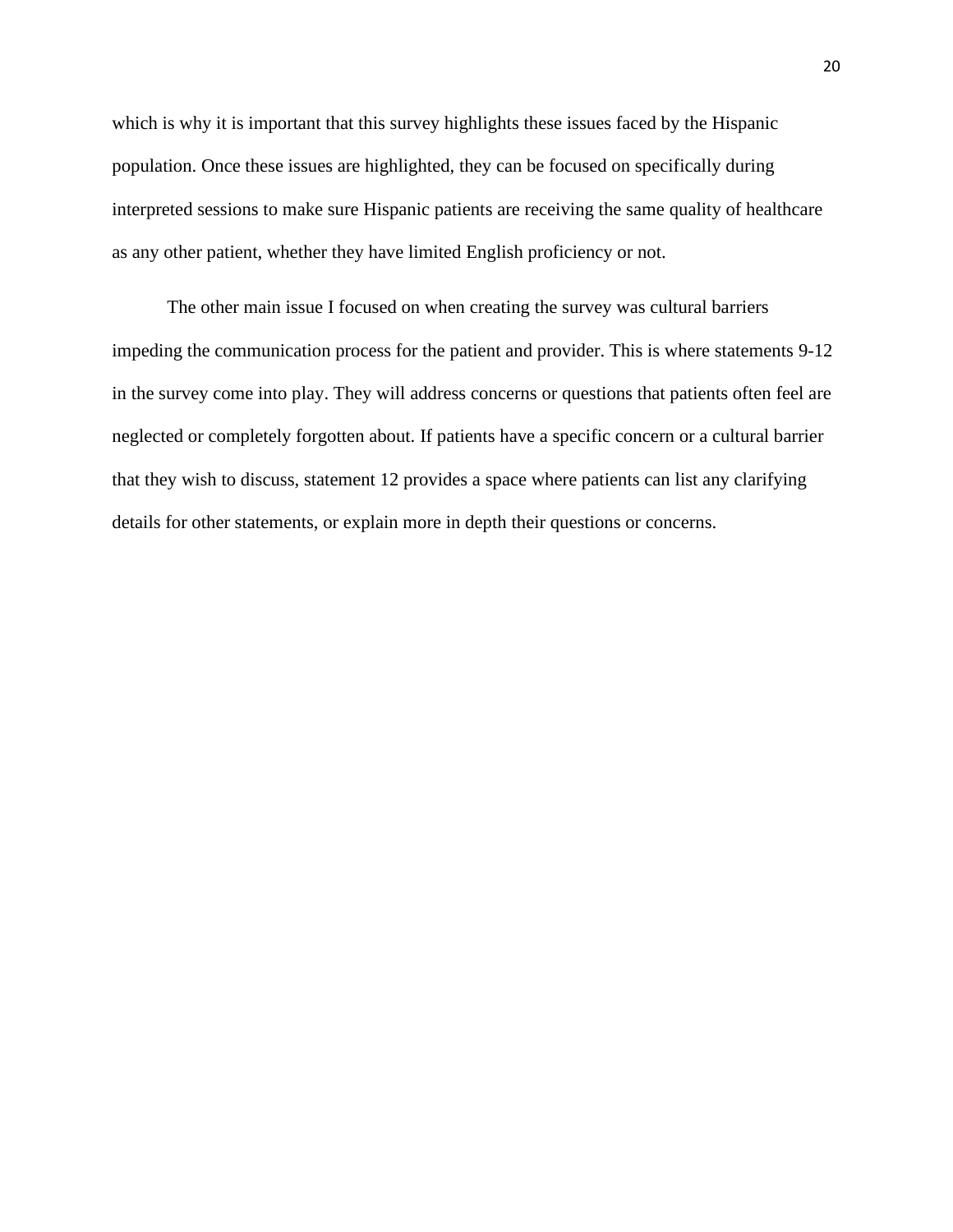## **Patient Survey in English**

| $\#$           | <b>Statement</b>                                                                                                                                                          | <b>Strongly</b><br><b>Disagree</b> | <b>Disagree</b> | Agree | <b>Strongly</b><br>Agree |
|----------------|---------------------------------------------------------------------------------------------------------------------------------------------------------------------------|------------------------------------|-----------------|-------|--------------------------|
| 1              | I am confident that I know the names of all of<br>my medications.                                                                                                         |                                    |                 |       |                          |
| $\overline{2}$ | I am confident that I know the side effects of all<br>of my medications.                                                                                                  |                                    |                 |       |                          |
| 3              | I am confident that I know the potential ways<br>that my medications may interact with one<br>another, if any.                                                            |                                    |                 |       |                          |
| 4              | I am confident that I can read or have read to me<br>the labels on my medications.                                                                                        |                                    |                 |       |                          |
| 5              | I know exactly when to take each of my<br>medications.                                                                                                                    |                                    |                 |       |                          |
| 6              | I know exactly how much of each of my<br>medications I need to take.                                                                                                      |                                    |                 |       |                          |
| 7              | I know how many times per day I need to be<br>taking each of my medications.                                                                                              |                                    |                 |       |                          |
| 8              | Every time I come into the clinic, I leave with<br>certainty that everything I need to know about<br>my medications and treatments has been<br>explained to me.           |                                    |                 |       |                          |
| 9              | Every time I leave the clinic, I feel certain that I<br>was able to ask all of my questions.                                                                              |                                    |                 |       |                          |
| 10             | Every time I leave the clinic, I feel certain that<br>all of my medical issues have been addressed.                                                                       |                                    |                 |       |                          |
| 11             | When I come into the clinic for an appointment<br>and an interpreter is present, I feel that the<br>conversation between the healthcare provider<br>and me goes smoothly. |                                    |                 |       |                          |
| 12             | If you have anything else to add to this survey, please write that here. You can use this section<br>to clarify your answers above.                                       |                                    |                 |       |                          |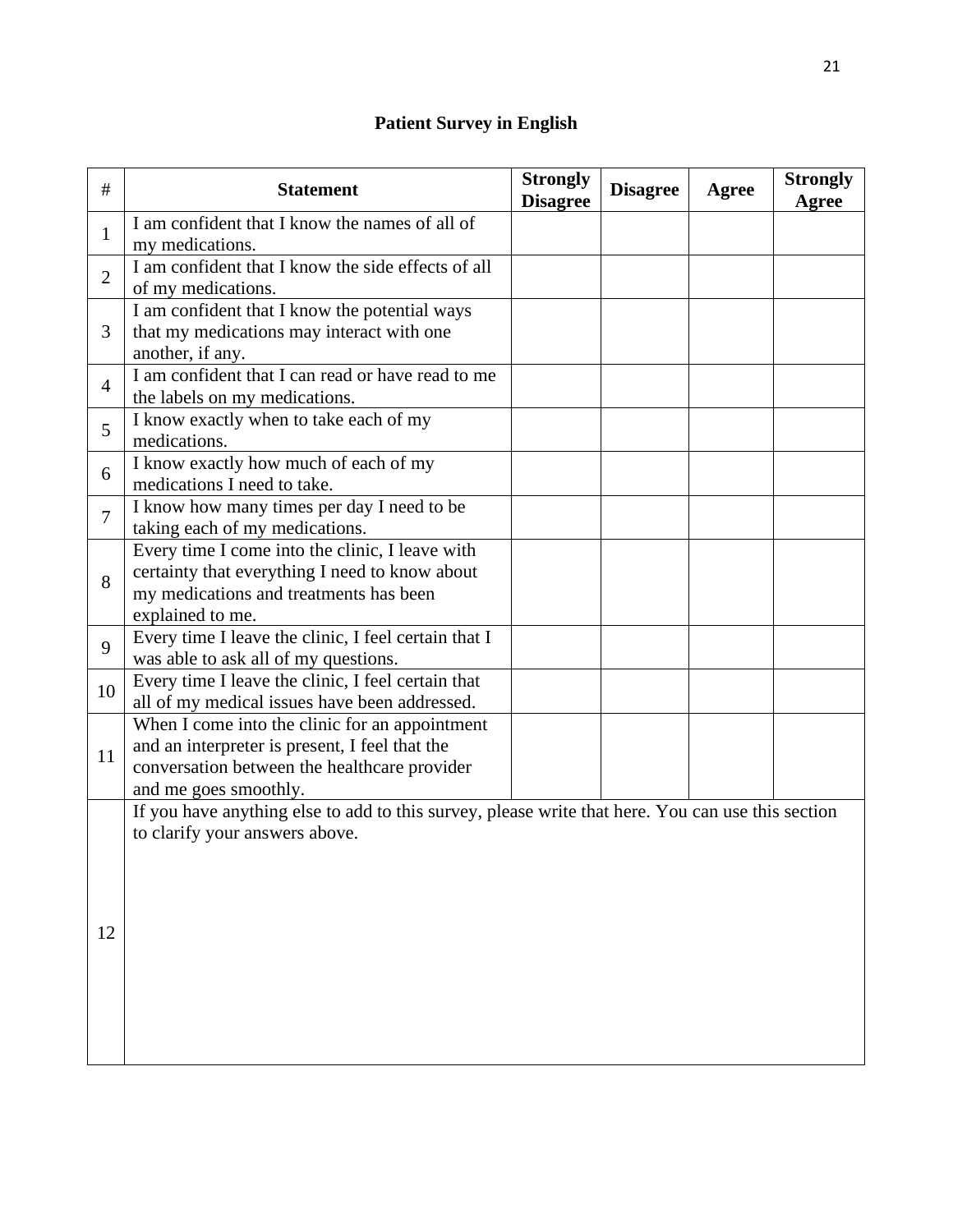## **Patient Survey in Spanish**

| $\#$           | Declaración                                                                                                                                                                    | <b>Estoy</b><br>totalmente<br>en<br>desacuerdo | No estoy<br>de<br>acuerdo | <b>Estoy</b><br>de<br>acuerdo | <b>Estoy</b><br>totalmente<br>de<br>acuerdo |
|----------------|--------------------------------------------------------------------------------------------------------------------------------------------------------------------------------|------------------------------------------------|---------------------------|-------------------------------|---------------------------------------------|
| $\mathbf{1}$   | Estoy seguro/a/x de que sé los nombres de<br>todos mis medicamentos.                                                                                                           |                                                |                           |                               |                                             |
| $\overline{2}$ | Estoy seguro/a/x de que conozco los efectos<br>secundarios de todos mis medicamentos.                                                                                          |                                                |                           |                               |                                             |
| 3              | Confío en que conozco las posibles formas en<br>que mis medicamentos pueden interactuar<br>entre sí, si las hay.                                                               |                                                |                           |                               |                                             |
| $\overline{4}$ | Confío en que puedo leer o me han leído las<br>etiquetas de mis medicamentos.                                                                                                  |                                                |                           |                               |                                             |
| 5              | Sé exactamente cuándo tomar cada uno de<br>mis medicamentos.                                                                                                                   |                                                |                           |                               |                                             |
| 6              | Sé exactamente cuánto de cada uno de mis<br>medicamentos debo tomar.                                                                                                           |                                                |                           |                               |                                             |
| $\overline{7}$ | Sé cuántas veces al día debo tomar cada uno<br>de mis medicamentos.                                                                                                            |                                                |                           |                               |                                             |
| 8              | Cada vez que entro a la clínica, salgo con la<br>certeza de que me han explicado todo lo que<br>necesito saber sobre mis medicamentos y<br>tratamientos.                       |                                                |                           |                               |                                             |
| 9              | Cada vez que salgo de la clínica, tengo la<br>certeza de que pude hacer todas mis<br>preguntas.                                                                                |                                                |                           |                               |                                             |
| 10             | Cada vez que salgo de la clínica, tengo la<br>certeza de que se han discutido todos mis<br>problemas médicos.                                                                  |                                                |                           |                               |                                             |
| 11             | Cuando llego a la clínica para una cita y hay<br>un intérprete presente, siento que la<br>conversación entre el proveedor de atención<br>médica y yo transcurre sin problemas. |                                                |                           |                               |                                             |
| 12             | Si tiene algo más que agregar a esta encuesta, por favor escríbalo aquí. Puede usar esta sección<br>para aclarar sus respuestas anteriores.                                    |                                                |                           |                               |                                             |
|                |                                                                                                                                                                                |                                                |                           |                               |                                             |